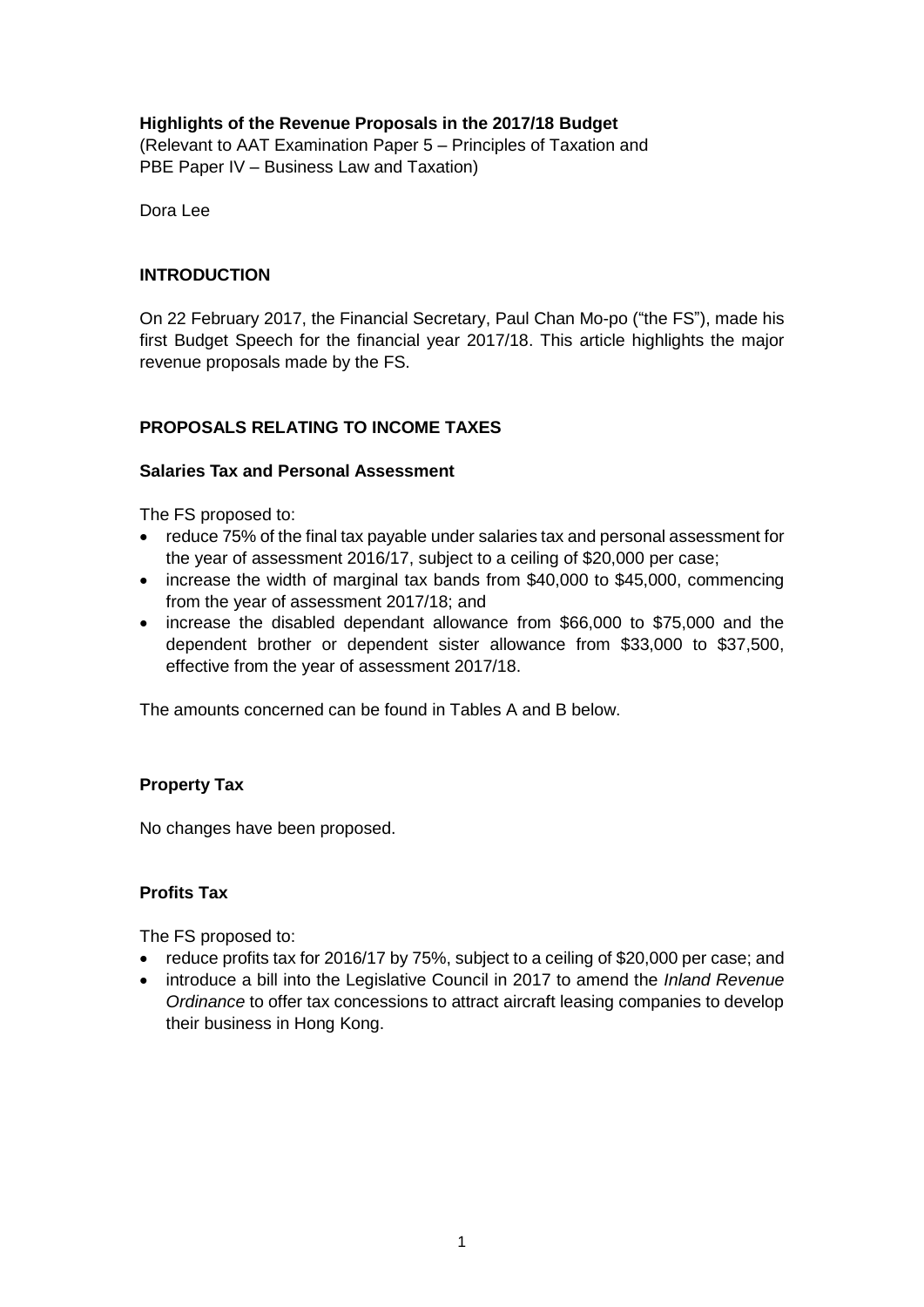## **Summary of Personal Allowances, Deductions and Tax Rates**

A summary showing the personal allowances and deductions for the years of assessment 2016/17 and 2017/18 (proposed) is shown in Table A.

| Table A: Personal Allowances and Deductions<br>Year of assessment                                              | 2016/17 | 2017/18      |
|----------------------------------------------------------------------------------------------------------------|---------|--------------|
|                                                                                                                |         | (* Proposed) |
|                                                                                                                | \$      | S            |
| <b>Personal allowance</b>                                                                                      |         |              |
| <b>Basic allowance</b>                                                                                         | 132,000 | 132,000      |
| Married person's allowance                                                                                     | 264,000 | 264,000      |
| Single parent allowance                                                                                        | 132,000 | 132,000      |
| Child allowance                                                                                                |         |              |
| $1st$ to $9th$ child (each)                                                                                    | 100,000 | 100,000      |
| Additional child allowance in the year of birth (each)                                                         | 100,000 | 100,000      |
| Dependent parent/grandparent allowance (aged 60 or<br>more, or eligible for government's disability allowance) |         |              |
| <b>Basic</b>                                                                                                   | 46,000  | 46,000       |
| Additional (for dependant living with taxpayer)                                                                | 46,000  | 46,000       |
| Dependent parent/grandparent allowance (aged 55-59)                                                            |         |              |
| <b>Basic</b>                                                                                                   | 23,000  | 23,000       |
| Additional (for dependant living with taxpayer)                                                                | 23,000  | 23,000       |
| Dependent brother/sister allowance                                                                             | 33,000  | $*37,500$    |
| Disabled dependant allowance                                                                                   | 66,000  | $*75,000$    |
| <b>Deductions</b>                                                                                              |         |              |
| Self-education expenses                                                                                        | 80,000  | $*100,000$   |
| Home loan interest                                                                                             | 100,000 | #100,000     |
| Elderly residential care expenses                                                                              | 92,000  | 92,000       |
| Contribution to recognized retirement scheme                                                                   | 18,000  | 18,000       |
| Approved charitable donations                                                                                  | 35%     | 35%          |

# **Table A: Personal Allowances and Deductions**

*\* As proposed by the Financial Secretary in his Budget Speech for 2017/18.*

*# The entitlement period for the deduction of home loan interest is extended from 15 years to 20 years from the year of assessment 2017/18 onwards.*